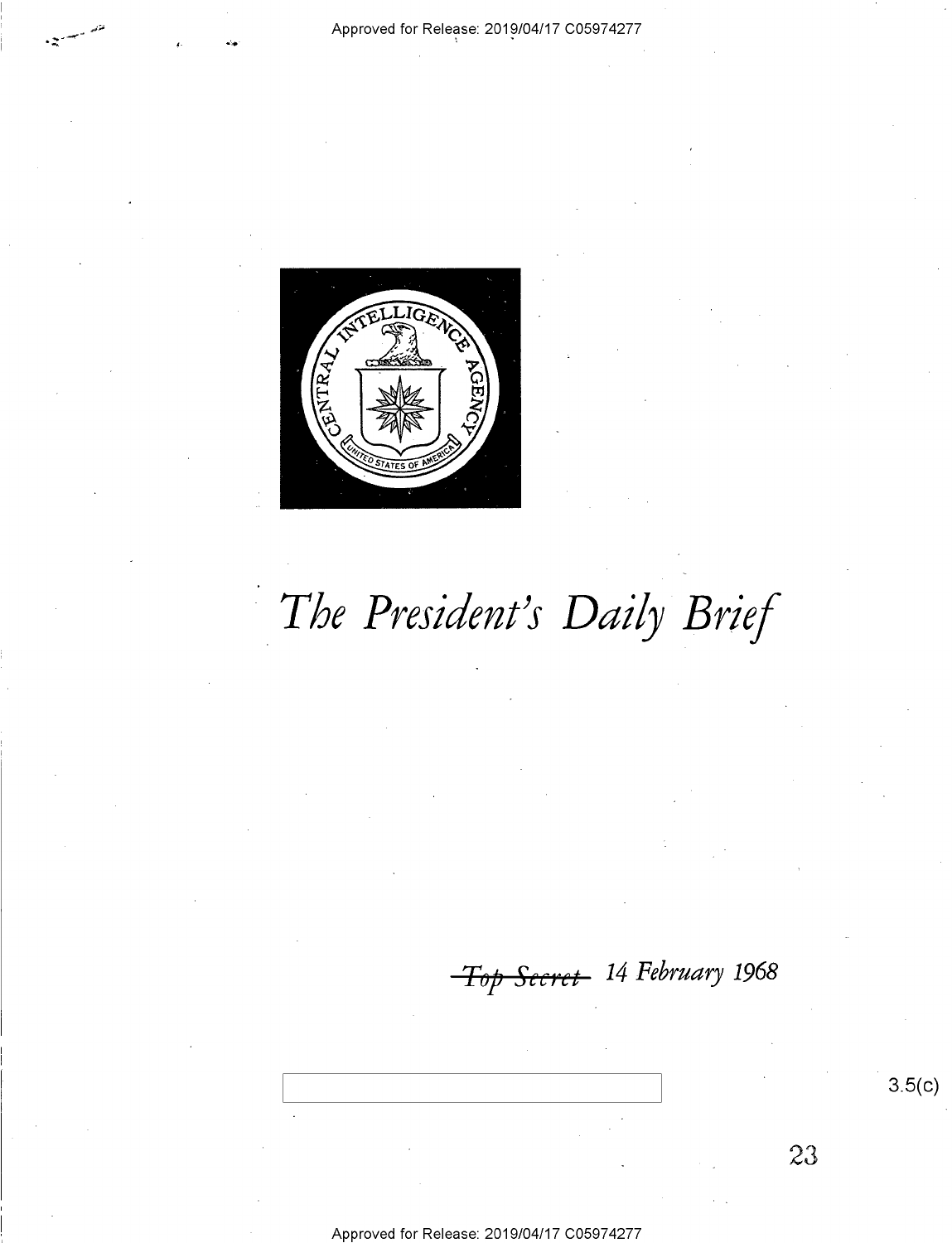

- Approved for Release: 2019/04/17 C05974277<br>-<br>.

### DAILY BRIEF 14 FEBRUARY 1968

40.

1. South Vietnam The major Communist threat now appears to be centered in northern South<br>Vietnam.  $Vietnam. \t\t3.3(h)(2)$ North Vietnamese forces are installing landlines along the Laos - South Vietnam border between the Demilitarized Zone and the A Shau valley. The system is not yet in service, but work is proceeding apace. Landlines would improve enemy communications capabilities and provide communications security for Communist units stationed in these areas.

> extensive<br>
> reconnaissance, maneuvering, resupply, and battlefield preparation activity by North Vietnamese forces against allied positions stretching from Khe Sanh eastward across the Demilitarized Zone and<br>southward to Quang Tri city. North Vietsouthward to Quang Tri city. namese artillery and infantry units operating in the central and eastern portions of the Demilitarized Zone are also being heavily resupplied.

The situation at Khe Sanh base and at Hue did not change overnight.

2. Communist China  $\sqrt{3.3(h)(2)}$ 

<del>SECRET</del> ·

 $3.5(c)$ 

 $3.5(c)$ 

3.3(h)(2)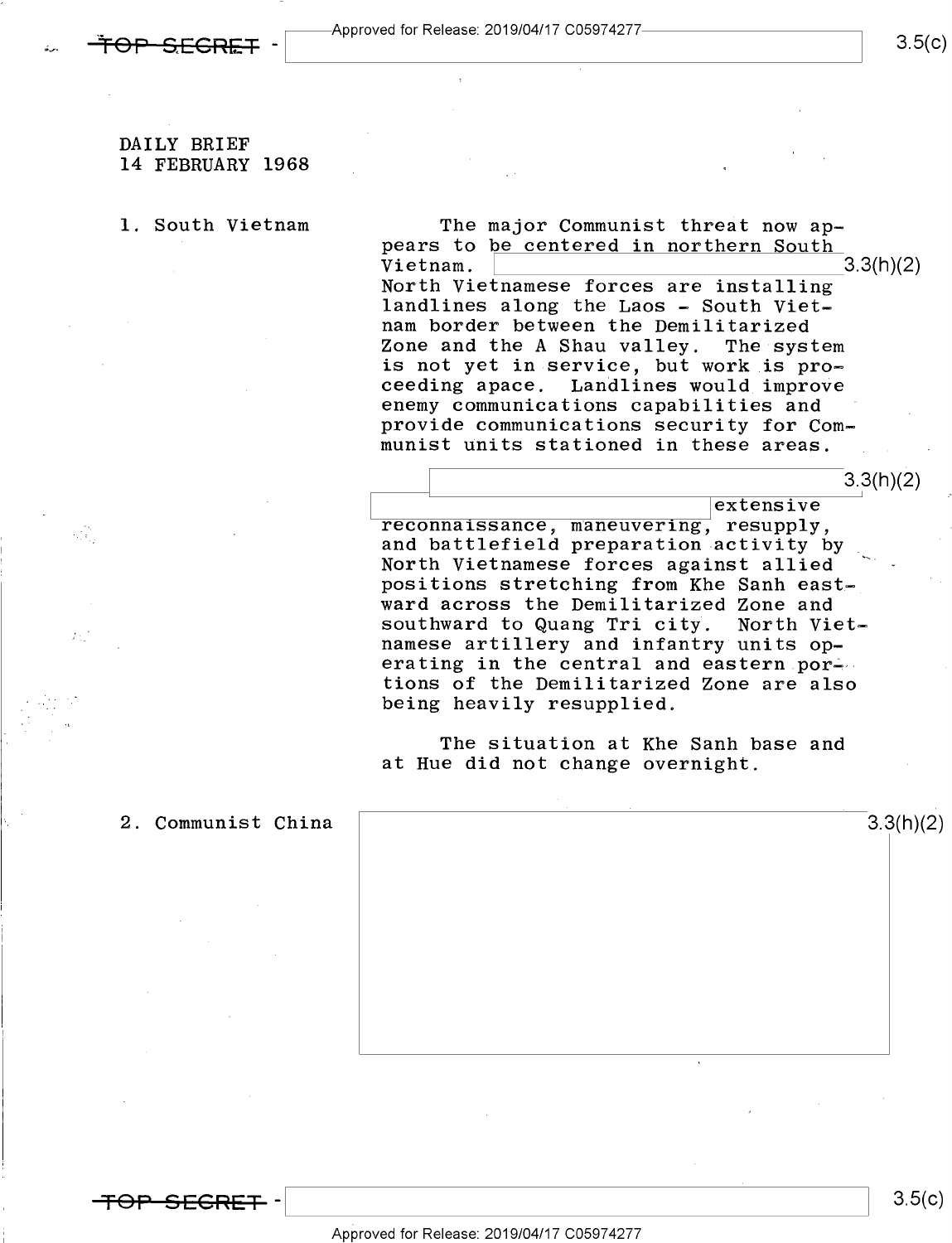w

 $\sim$   $\sim$ 

3. Communist China

 $3.3(h)(2)$ 

 $3.5(c)$ 

4. United Nations Algeria has said it will challenge<br>Taiwan's right to the Chinese seat in<br>the Security Council when the Council<br>meets today. Of the 15 Security Council members, ten voted for the seating of.Peking in the last General Assembly; Canada abstained. Several supporters of Peking on the Council, however, believe the question should be decided in the Assembly.

<del>secre</del>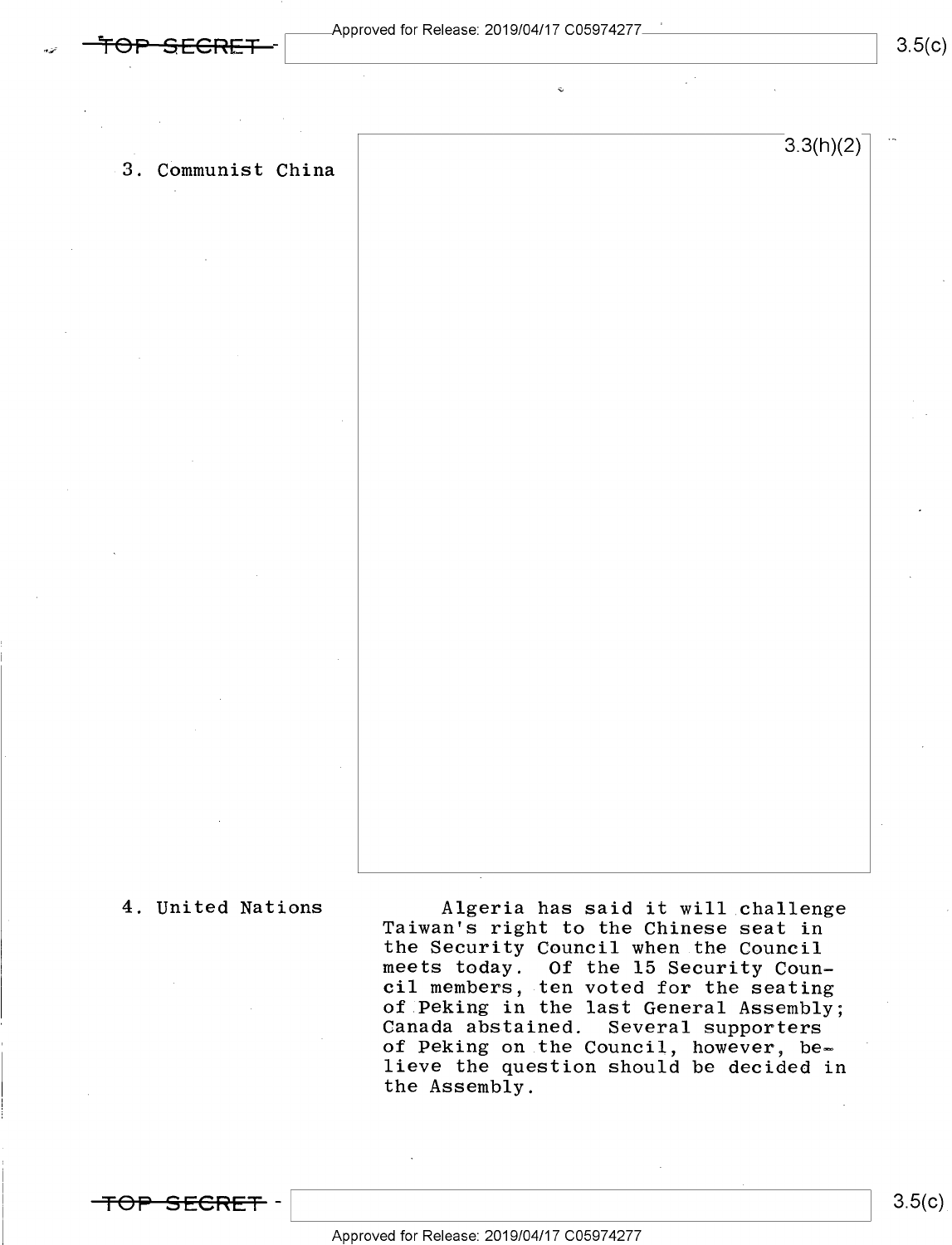$\textcolor{red}{\textbf{-} \textbf{F}\textbf{O}\textbf{P}\textbf{-}\textbf{S}\textbf{E}\textbf{C}\textbf{R}\textbf{E}\textbf{T}}$  -  $\textcolor{red}{\textbf{P}}$ 

5. United Kingdom Treatment of Prime Minister Wilson result of his Washington visit. As of the middle of last week, the newspaper<br>concensus about his trip was negative; most papers thought the timing was most inopportune.

> This changed during and after the<br>visit when the press noted that the<br>President had devoted more time to the talks than expected and had gone out<br>of his way to emphasize the closeness<br>of both personal and official ties. The trip is now seen as a clear gain<br>for Anglo-American connections.



7. West Germany<br>
a mass anti-Vietnam rally sched-<br>
uled in West Berlin next weekend will<br>
provide the first test of the Bundestag's<br>
recent statements about keeping student<br>
demonstrations in bounds. Embassy Bonn<br>
believes

 $3.3(h)(2)^{-}$ 

<del>-TOP SECRET</del> –

 $3.5(c)$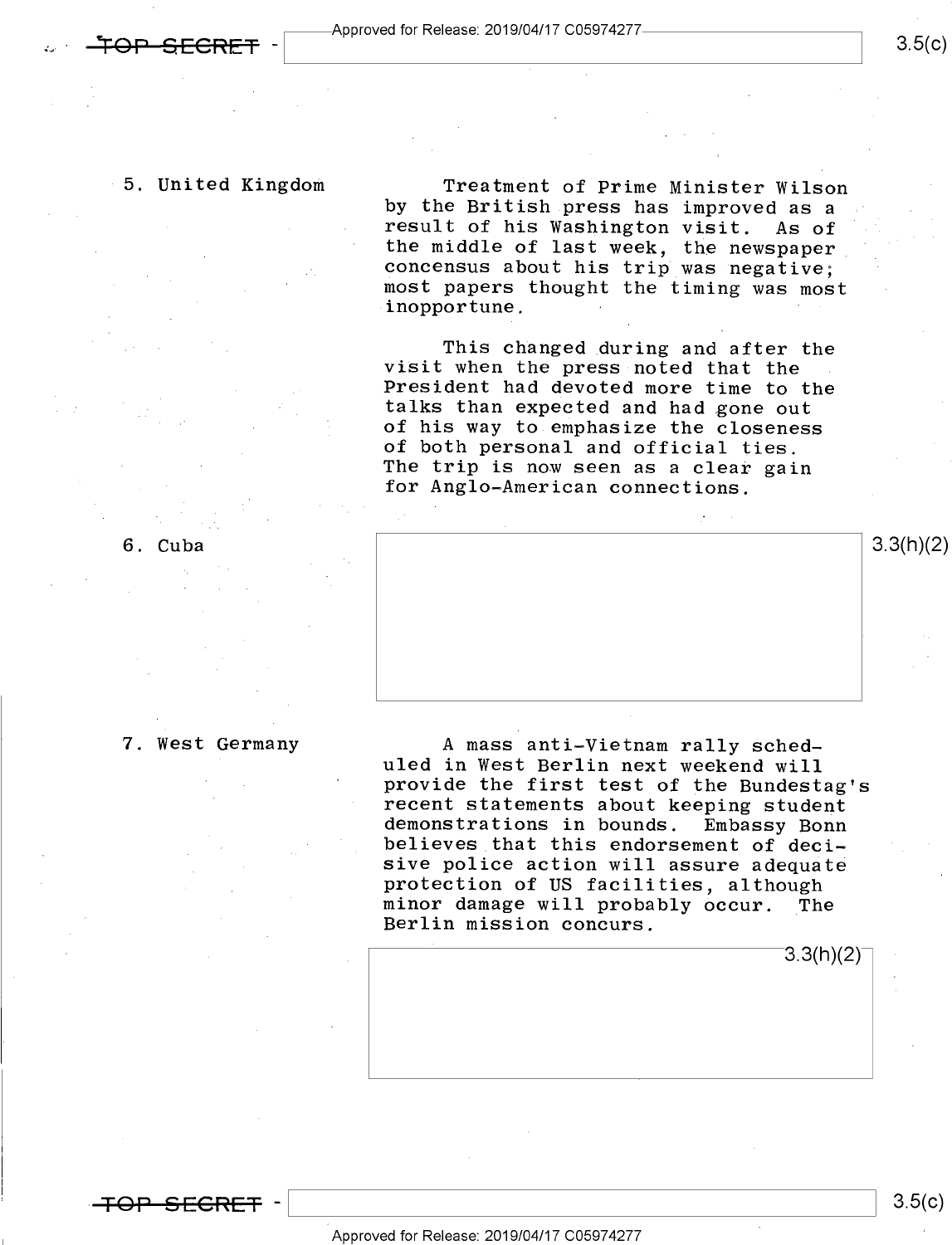Top Secret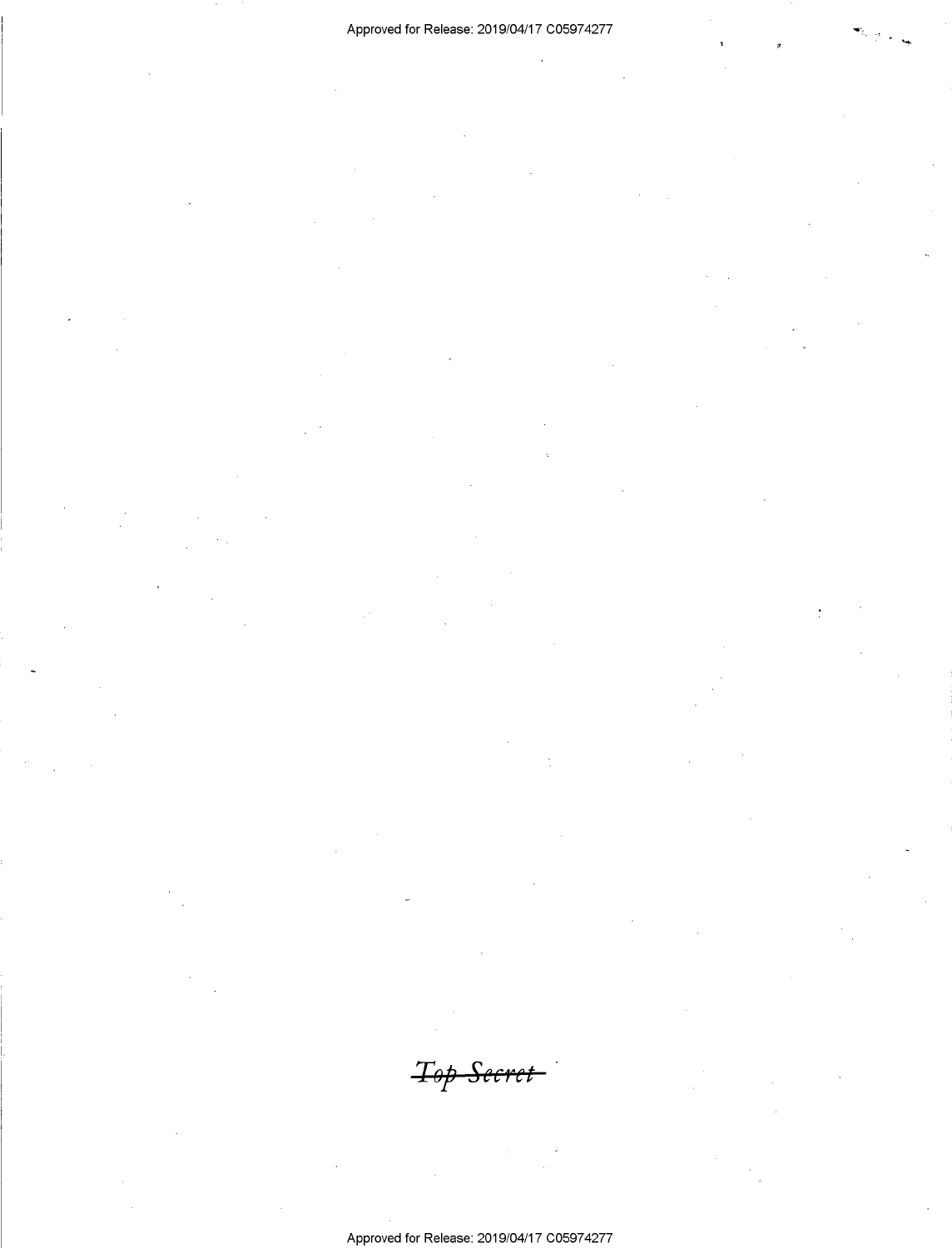**Top Secret** 



## FOR THE PRESIDENT'S EYES ONLY

Special Daily Report on North Vietnam

**Top Secret** 

 $3.5(c)$ 

16 14 February 1968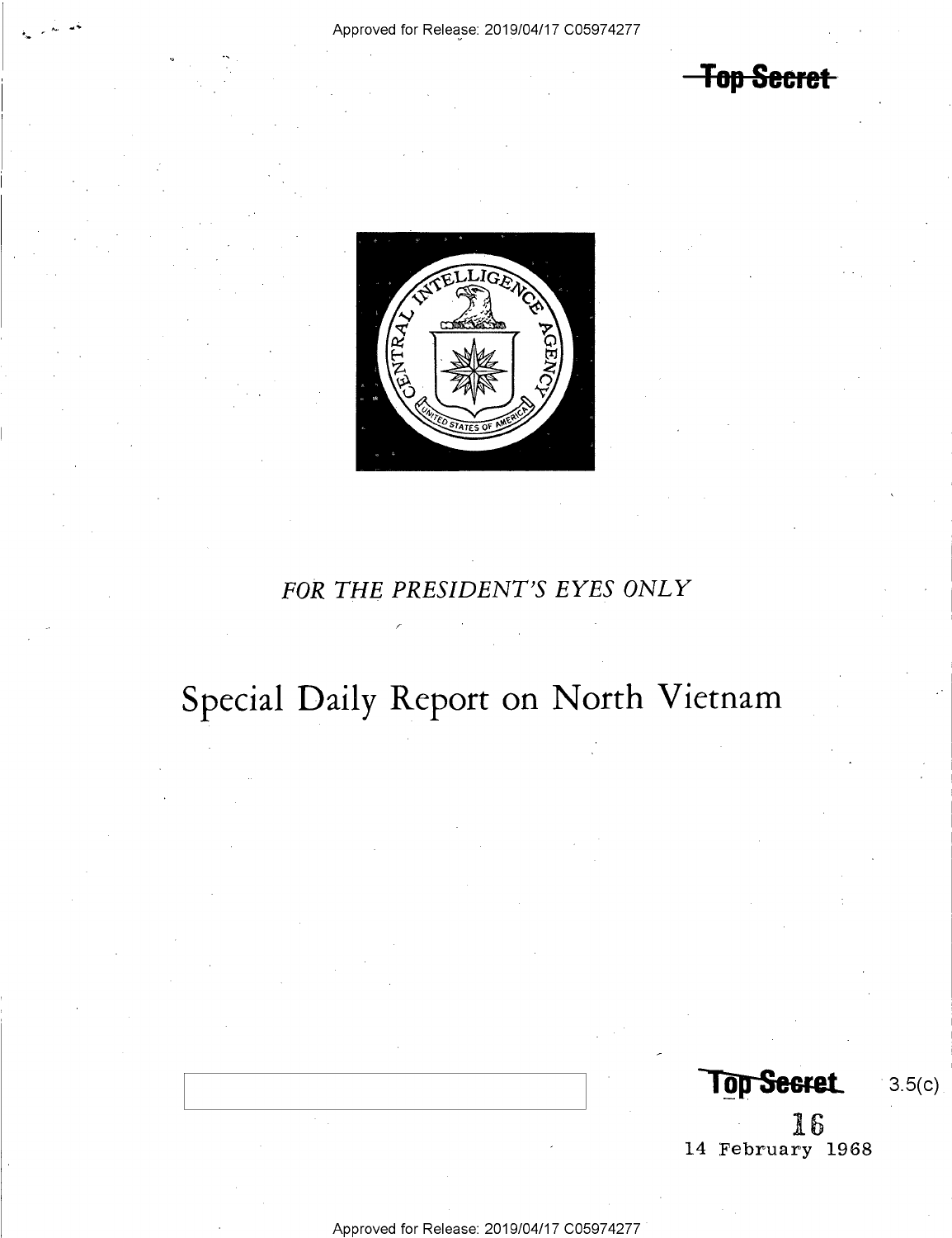Special Daily Report on North Vietnam for the President's Eyes Only

### l4 February 1968

### I. NOTES ON THE SITUATION

h 39

Hanoi Plays Down Tet Offensive: The North Viet- namese are continuing to describe the Communist offensive in South Vietnam as part of a longer term<br>effort. effort. \ \ 3.3(h)(2)

 $3.5(c)$ 

An article in the North Vietnamese party daily,<br>Nhan Dan, on 13 February also suggested that the<br>Eurrent fighting would not be the final Communist effort. The article referred to the fighting as "the curtain raising victories" and called it an example development of the revolutionary struggle."

\* \* \*  $\Box$ 

U Thant's Talks with North Vietnamese: The<br>North Vietnamese apparently have encouraged U Thant's<br>efforts to bring about talks on Vietnam, but they have offered him nothing new concerning their position;

3.3(h)(2)

3.3(h)(2)

<del>TOP SECRET</del> –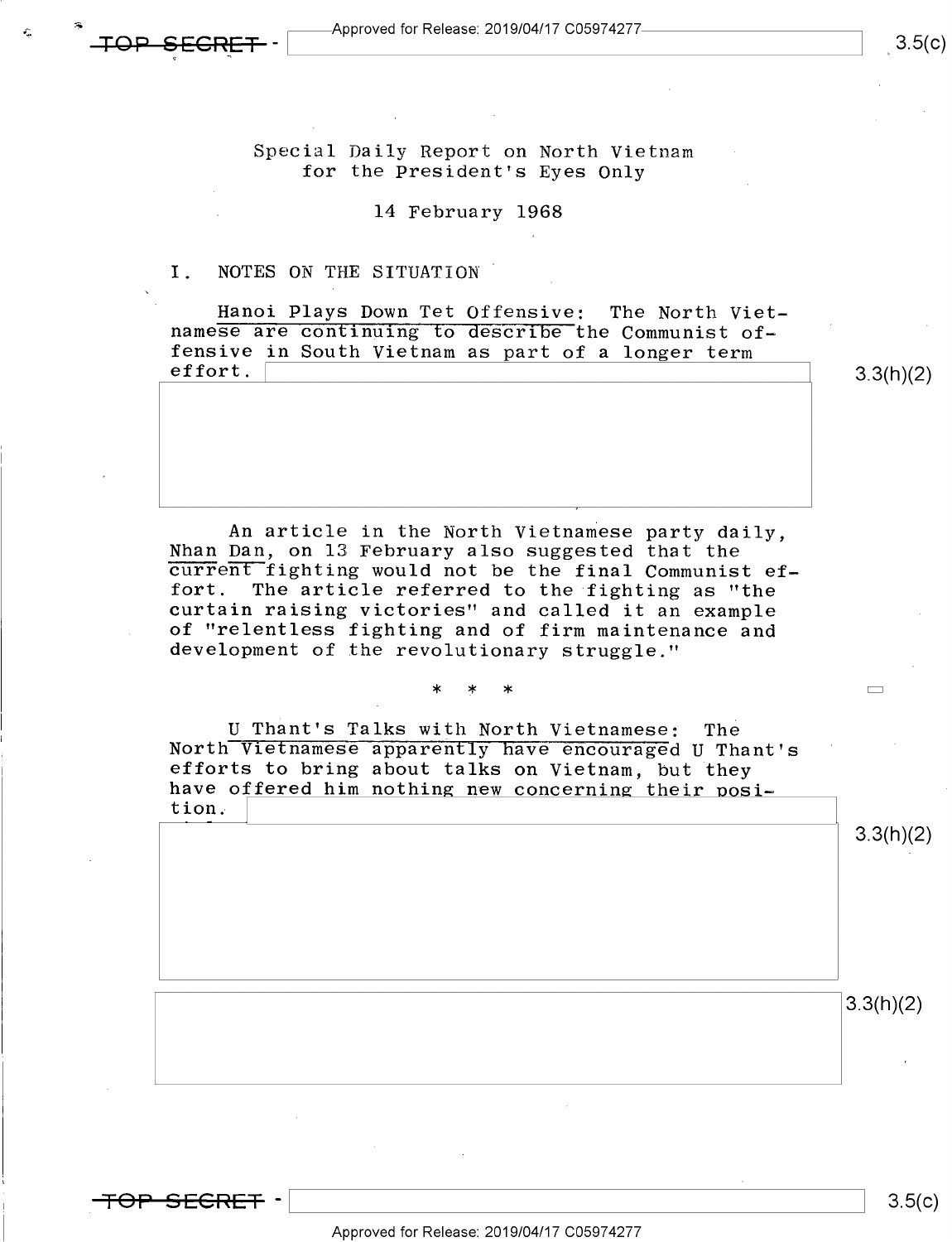$\checkmark$ 

Hanoi Allows Some Non-Communist Visitors: After several months of denying visas to applicants from non-Communist countries, Hanoi is apparently once again allowing selected non-Communist individuals to enter North Vietnam.

3.3(h)(2)

### \* \* \*

Hanoi Letter to General Westmoreland: Hanoi's<br>latest English language broadcast to US servicemen<br>in South Vietnam took the form of an open letter to<br>General Westmoreland. The letter ridiculed "false<br>optimism" on the part o

\* \* \*

Yacht Phoenix Completes Mission: The Quaker<br>yacht Phoenix reached Hong Kong on I3 February<br>after delivering \$6,000 worth of medical goods to<br>North Vietnamese officials at the port of Haiphong.

\* \* \*

II. NORTH VIETNAMESE REFLECTIONS OF US POLITICAL ATTITUDES ON THE WAR

Hanoi on Senator Kennedy's Speech: North Viet-<br>nam added a bit more to its coverage of Senator<br>Robert Kennedy's speech last week in Chicago. In a<br>domestic broadcast on 13 February, Hanoi quoted sev-<br>eral sentences of the s English language broadcasts nor have the North Viet-<br>namese provided any independent comment on it.

 $-2-$ 

<del>TOP SECRET</del> –

 $3.5(c)$